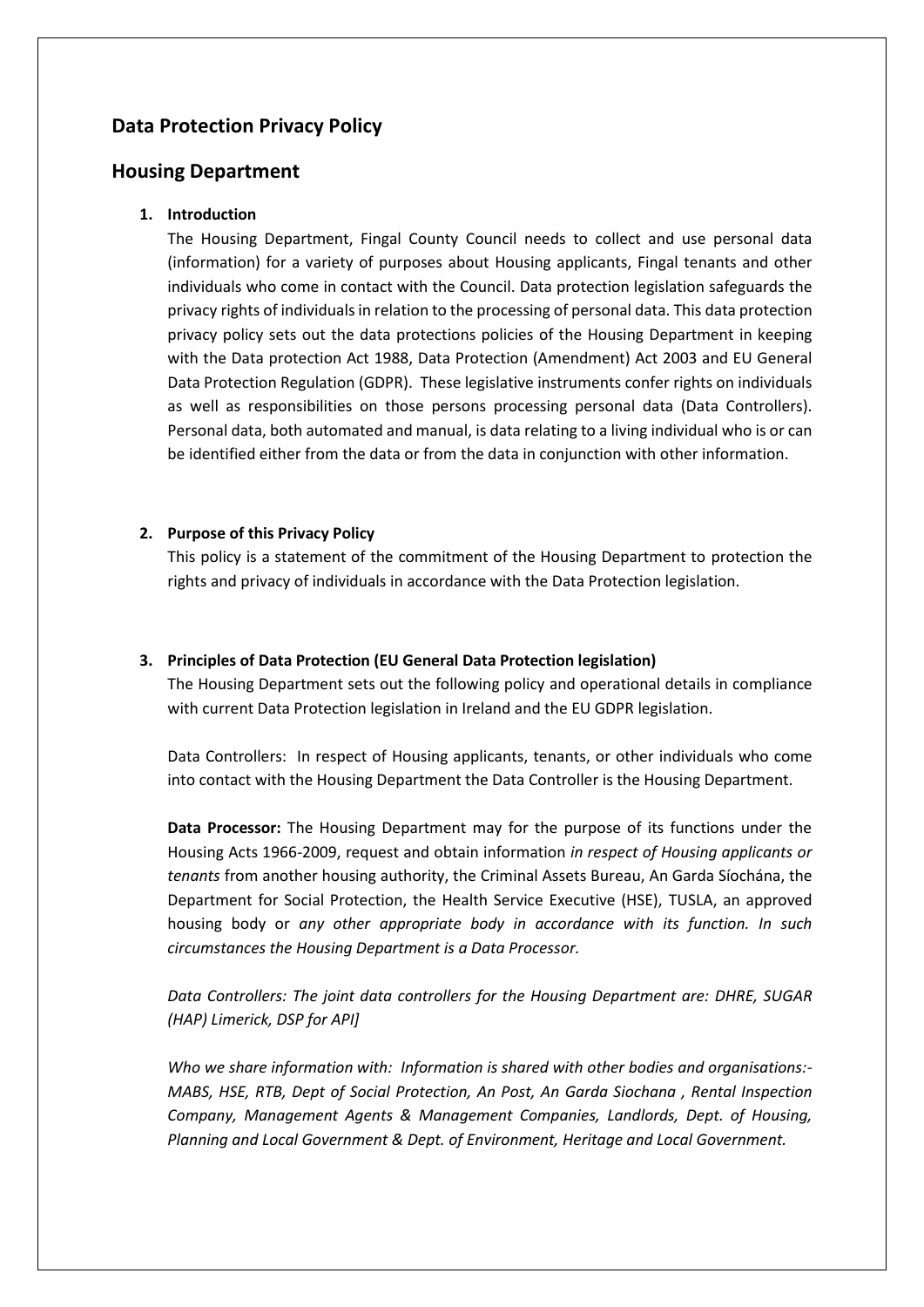Data Processing Purposes: The Housing Department processes personal data for the following specified and lawful purposes and commits to its use and disclosure only in ways strictly compatible with these stated purposes. All data processed will be kept up-to-date and accurate and will at all times be stored securely and processed legally and only for the purposes set out below. Similarly, only the minimum amount of relevant data will be stored in relation to carrying out these purposes.

- Housing applications and allocations
- **Rents**
- Estate management
- Private Rented Properties (including RAS and HAP)
- Private Rental Properties Inspections
- Mortgage Allowance Schemes
- Incremental Purchase Schemes
- Home Improvement Loans for Improvement Works Affordable Housing Scheme
- Applicant obtaining accommodation with Approved Housing Body Letting/Priority List Schemes
- Transfer within 2 Local Authorities or Local Authority to Approved Housing Body
- Housing Adaption Grant Scheme for Older Persons (HOPS)
- Housing Adaption Grant Scheme for people with disabilities (HAGS)
- Mobility Aids Grant Scheme
- Cottage Purchase administration files
- Mortgage to Rent Scheme
- Shared Ownership Scheme
- Tenant Purchases Returns to Dept RAS
- Part V agreements
- Land Acquisition Private House Purchases
- Private Rental Dwellings Register
- Sale of Private Sites Scheme
- Vacant Site Register
- Housing Construction Tender Competitions
- Long Term Leasing (LTL)
- Energy Retrofitting Schemes
- **Estate Management Grants**
- Estate Management Anti-Social Behaviour issues
- Housing Maintenance Programme of Works
- Pre-fabs/Modular dwellings
- Tenders for Service Level Agreements
- Social Worker Client Cases
- Social Worker Review/Rent Arrears
- Holistic Needs Assessment
- Homeless Action Teams (HAT)
- Homeless Sex Offenders Risk & Management (SORAM)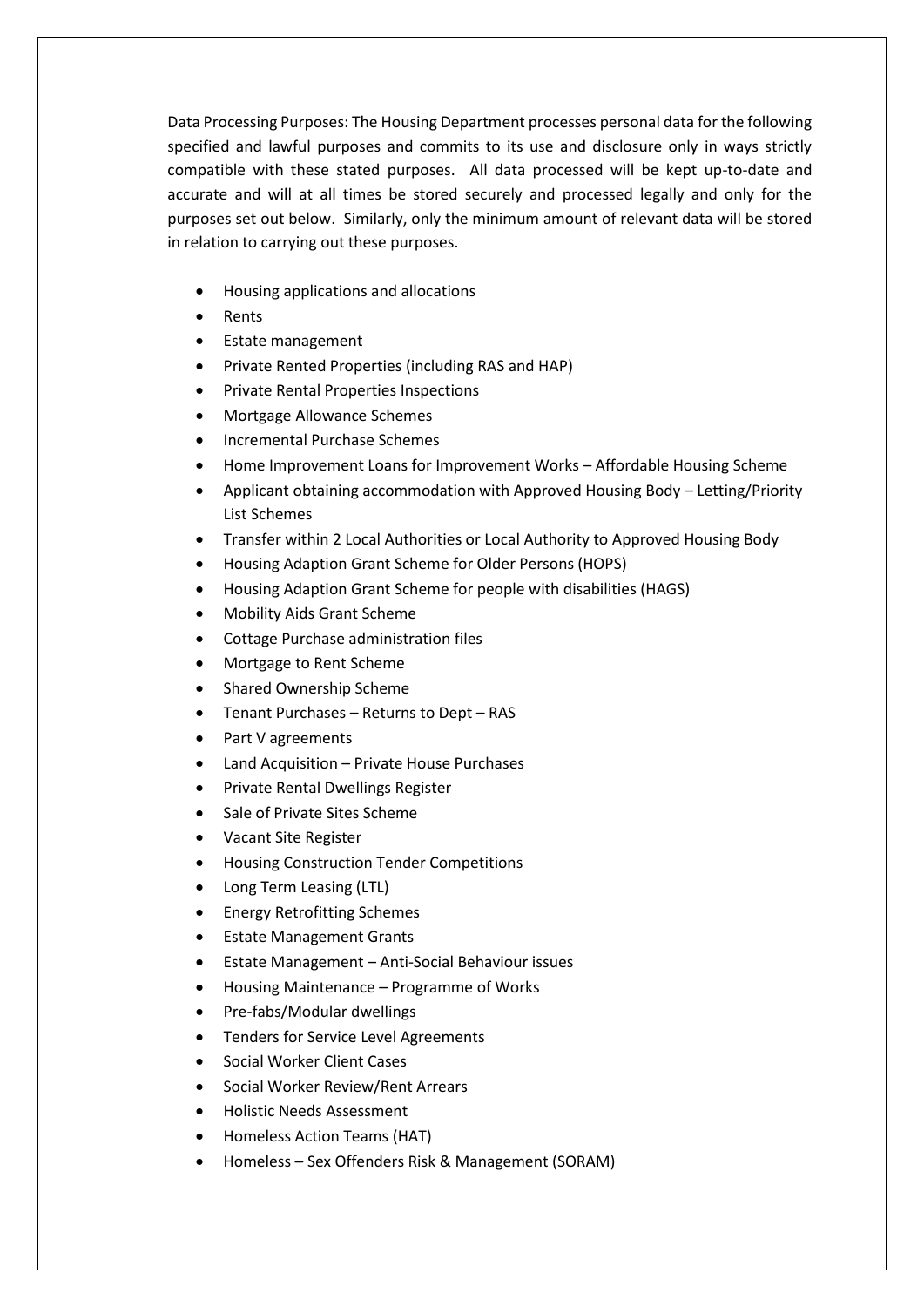- Homeless Single point of contact for prisoners
- Travellers funding
- Travellers Liaison Officer
- Traveller Welfare Unit Provision of Halting Sites
- Purchase of Caravans

Categories of Data being processed:

- All data provided by the applicant in order to process housing inspections
- All data provided by the applicant in conjunction with their housing application
- All data required in order to carry out an annual rent assessment
- All data relevant to necessary works pertaining to Council property & land
- Department of Social Protection payments
- Employment information including salary
- All data required for property inspections
- All data required to assess Mortgage Allowance Schemes
- All data required to access Incremental Purchase Schemes
- All data required for Home Improvement Loans Affordable Housing Scheme
- All data required for application obtaining accommodation with Approved Housing Body – Letting/Priority List Schemes
- All data required for transfer between 2 Local Authorities or LA to Approved Housing Body
- All data required for Housing Adaption Scheme for Older Persons (HOPS)
- All data required for Housing Adaption Scheme for people with disabilities (HAGS)
- All data required for Mobility Aids Grant Scheme
- All data required for Cottage Purchase administration files
- All data required for Mortgage to Rent Scheme
- All data required for Shared Ownership Scheme
- All data required for Tenant Purchase Returns to Dept RAS
- All data required for Part V agreements
- All data required for Land Acquisition Private House Purchases
- All data required for Private Rental Dwellings Register
- All data required for Sale of Private Sales Scheme
- All data required for Vacant Site Register
- All data required for Housing Construction Tender Competitions
- All data required for Long Term Leasing (LTL)
- All data required for Energy Retrofitting Schemes
- All data required for Estate Management
- All data required for Estate Management Anti-social Behaviour Issues
- All data required for Housing Maintenance Programme of Works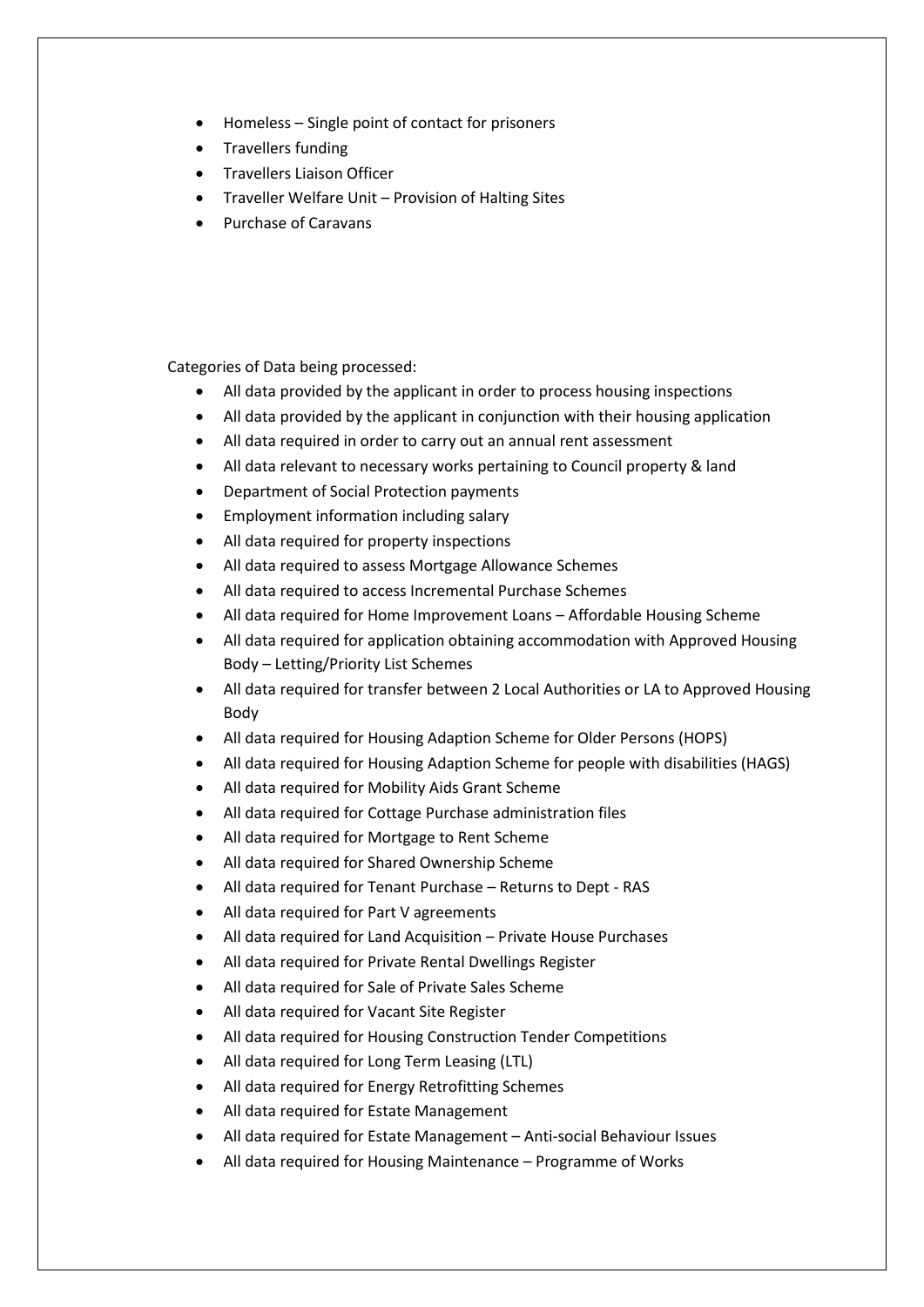- All data required for Pre-fabs/Modular dwellings
- All data required for Tenders for Service Level Agreements
- All data required for Social Worker Client Cases
- All data required for Social Worker Review/Rent Arrears
- All data required for Holistic Needs Assessment
- All data required for Homeless Action Teams (HAT)
- All data required for Homeless Sex Offenders Risk & Management (SORAM)
- All data required for Homeless Single point of contact for prisoners
- All data required for Travellers funding
- All data required for Travellers Liaison Officer
- All data required for Traveller Welfare Unit Provision of Halting Sites
- All data required for Purchase of Caravans
- 4. Why do we collect it?

Legal Obligation: Under the Data protection Act 1988, Data Protection (Amendment) Act 2003 and EU General Data Protection Regulation (GDPR). we are required to request this data in order to provide this service.

5. Data Access and Storage:

Access to Housing Department data is strictly limited to the relevant (Housing) staff of Fingal County Council. Data on individuals will be stored for as long as is necessary for the stated purposes of data processing and in accordance with our Data Retention policy.

6. Data Protection contact details:

The Fingal County Council Data Protection Office can be contacted at 8905162 and [data.officer@fingal.ie.](mailto:data.officer@fingal.ie)

7. Data Subject Rights:

The Housing Department is committed to upholding and ensuring that the rights of the data subject (you) are maintained and protected at all times. As such we want to make sure that you are aware of, and have, the following rights under GDPR:

- i. That any data processing relating to you is based on clear statutory provision
- ii. That as a data subject you have the right to request access to, and be provided with, all data held pertaining to you including the reason for processing, the source of the information and who has access to it. Such requests will be facilitated no later than one month after being requested and will be done so free of charge.
- iii. That as a data subject you have the right to have this data rectified to correct any errors or to ensure its accuracy.